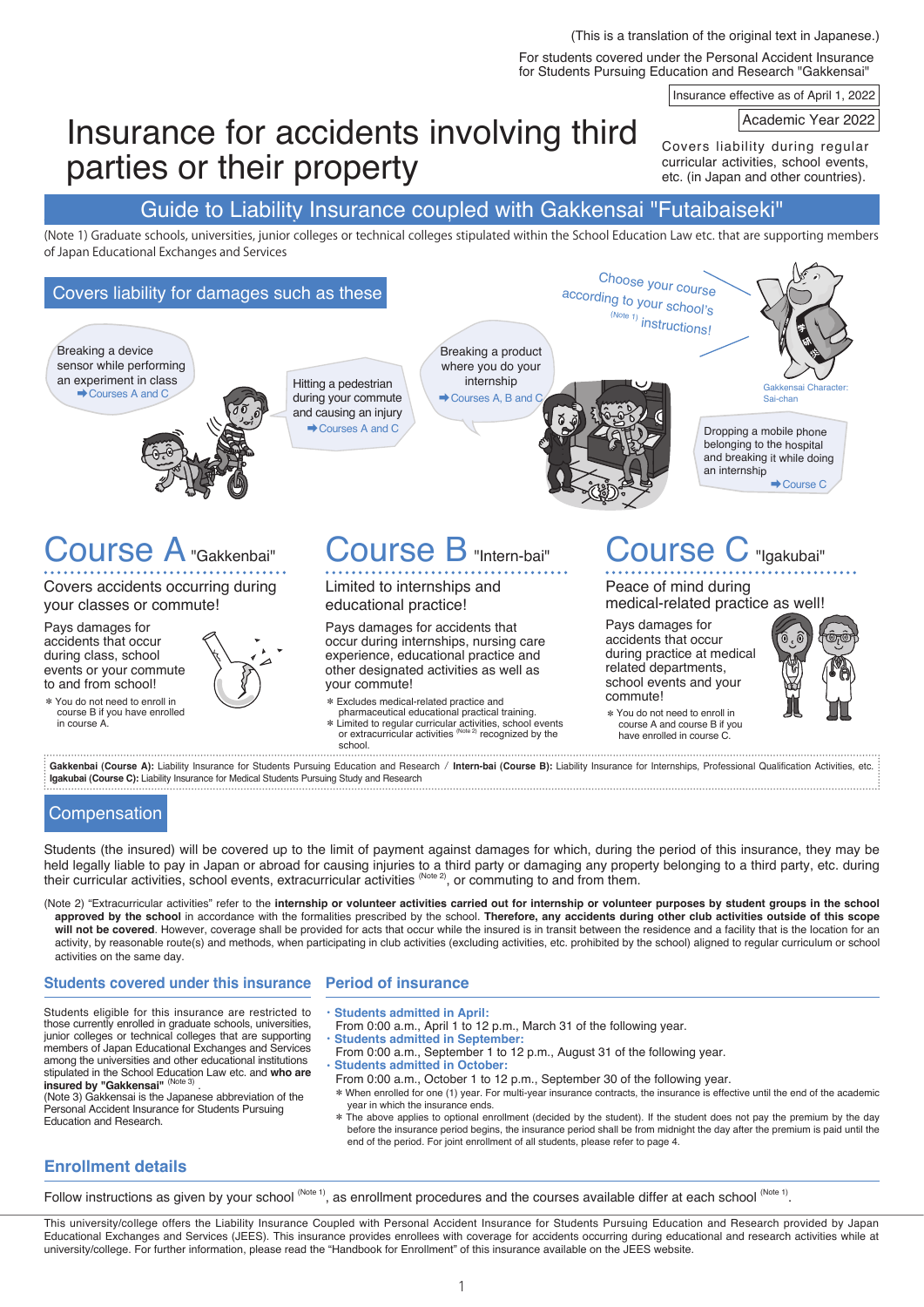## **1. Scope of activities**

| <b>Activities</b>                                                                                                                                        | Course | Course A (Note 1)<br>("Gakkenbai") | Course B <sup>(Note 2)</sup><br>("Intern-bai") | Course C (Note 3)<br>("Iqakubai") |
|----------------------------------------------------------------------------------------------------------------------------------------------------------|--------|------------------------------------|------------------------------------------------|-----------------------------------|
| During internships, nursing care experience, educational<br>practice, nursery practice, volunteer activities and<br>commuting to and from them. (Note 4) |        |                                    |                                                |                                   |
| Regular curricular activities, school events and<br>extracurricular activities other than the above and<br>commuting to and from them.                   |        |                                    |                                                |                                   |
| Medical-related practice (Note 5) and the commute                                                                                                        |        |                                    |                                                |                                   |

(Note 1)

Excludes medical-related practice. Includes pharmaceutical educational practical training.

(Note 2)

Excludes medical-related practice and pharmaceutical educational practical training. (Note 3)

Includes medical-related practice.

(Note 4)

Limited to regular curricular activities, school events and extracurricular activities recognized by the school.  $(Not@5)$ 

Medical-related departments and studies refers to regular curricular activities and school events recognized by the university.

borne by the insured.

Limit of coverage for one insured person

A deductible is the amount of money deducted from damages within calculated insurance payments. Deductible means the amount to be

## **2. Insured Amount (limits of coverage) and premiums covered**

|         |                            | Course A                                                                                                            | Course B  | Course C  |  |  |
|---------|----------------------------|---------------------------------------------------------------------------------------------------------------------|-----------|-----------|--|--|
|         | Limit of coverage (Note 1) | 100 million yen per accident combining both bodily injury and property damage. (No deductible <sup>(Note 2)</sup> ) |           |           |  |  |
|         | 1 year                     | 340 yen                                                                                                             | 210 yen   | 500 yen   |  |  |
| Premium | 2 years                    | 680 yen                                                                                                             | 420 ven   | 1,000 yen |  |  |
| person  | 3 years                    | 1,020 ven                                                                                                           | 630 yen   | 1,500 yen |  |  |
| peri    | 4 years                    | 1,360 ven                                                                                                           | 840 yen   | 2,000 yen |  |  |
| nsured  | 5 years                    | 1,700 ven                                                                                                           | 1,050 ven | 2,500 yen |  |  |
|         | 6 years                    | 2,040 yen                                                                                                           | 1,260 yen | 3,000 yen |  |  |

\*The annual premium is charged even for those enrolling midway through the academic year.

\*In case of cancellation of contract during the period of insurance, the contract will be cancelled at the end of the academic year.

## **3. Main cases covered under this insurance**

- ◆ (For details please refer to the insurance clauses. Please check the content of the **clauses on the Japan Educational Exchanges and Services website.)**
- 1. When the insured is held legally liable for damage caused by a disability to third parties (including death resulting from the disability; the same applying hereinafter) or for the damage to any property belonging to third parties (including loss, breakage, or stains) during the insurance period for the following reasons:
- A. Accidents caused during activities within the "Scope of activities" (hereinafter as "activities") as listed in the table above (Premises Liability Insurance).
- B. An accident caused by food or drink or goods (including pharmaceuticals, hereinafter "products") supplied in connection with school curricula, school events, or extracurricular<br>activities <sup>(Note 2 on page 1)</sup> which were not in possession of the insured party, or an accident caused by these activities and arising after completion of these activities. (Product Liability Insurance)
- 2. When the insured has been held legally liable for damages during the insurance period by a person who is legally entitled to an entrusted article that the insured has subjected to destruction, damage, staining, loss, theft or fraud in relation to the property of another person ("entrusted property") used or controlled by the insured during activities (Bailee's Liability Insurance)

【Types of claims payable】

The Company shall pay the following compensation or expenses borne by the insured: \* Prior approval by the underwriting is required for the recognition of liability and the determination of compensation amount.

## **4. Main cases with no compensation**

◆ **(For details please refer to the insurance clauses. Please check the content of the clauses on the Japan Educational Exchanges and Services website.)**

## • Common

- ① Willful act of the policyholder or the insured;
- ② War, disturbances, riots, civil commotions or labor strikes;
- ③ Earthquakes, eruptions, floods, tsunamis, or high tide
- ④ Added liabilities from any special agreements entered into between the insured and a third party regarding damages;
- ⑤ Liability caused by the discharge of water or air;
- ⑥ Effects of nuclear fuel materials, nuclear source material, radioactive elements or radioisotopes, etc., or injury caused by the special characteristics of such substances (including radioactive contamination and radiation syndrome). However, this excludes injury suffered when there has been no violation of laws and ordinances through use, storage or transport of radioisotopes for medical or industrial use.
- ⑦ Damages caused by the following actions of the insured\*:
- medical activities and activities that may be harmful to the body, those of which are prohibited by law if not conducted by authorized doctors, dentists, nurses, health nurses, or birth attendants.
- compounding, administering, selling, or supplying pharmaceuticals
- acts prohibited by individuals who are not authorized shiatsu massage practitioners, acupuncturists, moxibustion practitioners, judo therapists, architects, real-estate investigators, engineers, surveyors, nor veterinarians. \* However, in the case of Course C, the above cases are not applicable when prescribed
- requirements are fulfilled for a medical-related practice. Also, in the case of Courses A and C, "compounding, administering, selling, or supplying pharmaceuticals" mentioned above is not applicable when prescribed requirements are fulfilled for pharmaceutical educational practical training.

⑧ Cyber attacks:

## • Premises Liability Insurance

① Damage caused by the ownership, use or control of an automobile, motorcycle (less than or equal to 50cc), aircraft, elevator, boat or railroad car (excluding ones whose main driving power is human power), or animals outside of the facilities;

- ① Compensation for damages the insured is liable for;
- $\widehat{\odot}$  Legal expenses incurred, such as hiring a lawyer, with the written consent of the Company  $\widehat{\odot}$  Expenses incurred that are deemed necessary or beneficial with the written consent of
- ③ Expenses incurred that are deemed necessary or beneficial, with the written consent of the Company, to preserve or exercise the right to receive compensation for damages from a third party, or in order to prevent the occurrence or extension of further damages from a prior accident;
- ④ Expenses for the need of emergency measures such as first-aid treatment and/or escort, or other expenses incurred, with the written consent of the Company, in cases that have been deemed as creating no liability after taking the necessary steps to preserve or exercise the right to receive compensation for damages from a third party, or in order to prevent the occurrence or extension of further damages from a prior accident;
- ⑤ Expenses incurred in cooperation with requests from the underwriting insurance company in cases where the Company settles outstanding compensation for damages in lieu of the insured.

#### 【Method of claim payments】

Please take care because the consent of our company is needed for legal damages in (1) above before approving compensation liability or determining the amount of compensation. The market value of entrusted property at the place and time of the accident shall be the limit. In principle, the amount of expenses in (2) - (5) above is covered in whole by this insurance. However, if the amount of damages in (1) exceeds the limit of coverage, this insurance will cover a partial amount for legal expenses in (2) calculated by reducing the "limit of coverage ÷ compensation for damages in (1)" from expenses.

- ② Damage and cleanup cost caused by emission, discharge, escape or leakage of contaminants (however, this excludes cases where the emission, etc. of contaminant is unforeseen, unexpected and sudden, and the insured discovers this within the prescribed period of time and informs the underwriting insurance company within the prescribed .<br>period).
- ③ Liability arising from carcinogenic or harmful substances such as asbestos and alternative substances;

## • Product Liability Insurance

- ① Damages caused by products manufactured, sold and delivered willfully in contravention of laws or by gross negligence;
- ② Liability arising from unusable or damaged products;
- ③ Claim for damages from a lawsuit in courts overseas for accidents in Japan;
- ④ Damage and cleanup cost caused by emission, discharge, escape or leakage of contaminants (however, this excludes cases where the emission, etc. of contaminant is unforeseen, unexpected and sudden, and the insured discovers this within the prescribed period of time and informs the underwriting insurance company within the prescribed period).
- ⑤ Liability arising from carcinogenic or harmful substances such as asbestos and alternative substances;

## • Bailees Liability Insurance

- ① Damage to bailed goods from spontaneous combustion or explosion;
- ② Accidents discovered after the delivery of bailed goods to the bailer; ③ Damage, theft, loss, or exploitation of bailed goods such as bicycles, motorcycles, motorized bicycles, automobiles, aircraft, watercraft, vehicles, animals, musical instruments, stocks and bonds, revenue stamps, postage stamps, bonds, account books, precious metals, gems, works of art, antiques, medals, badges, manuscripts, design specifications, templates and the like.
- ④ Internal damages from the permeation or blowing of rain, snow, hail, or sleet from outside the building.
- ⑤ Damage caused by leakage or escape of vapor or water from water supply pipes, warm air-conditioning equipment, humidity control equipment, fire hydrants, or business/home use equipment, or leakage or escape of contents from sprinklers.
- ⑥ Damage caused by incompetent use, etc. of entrusted property.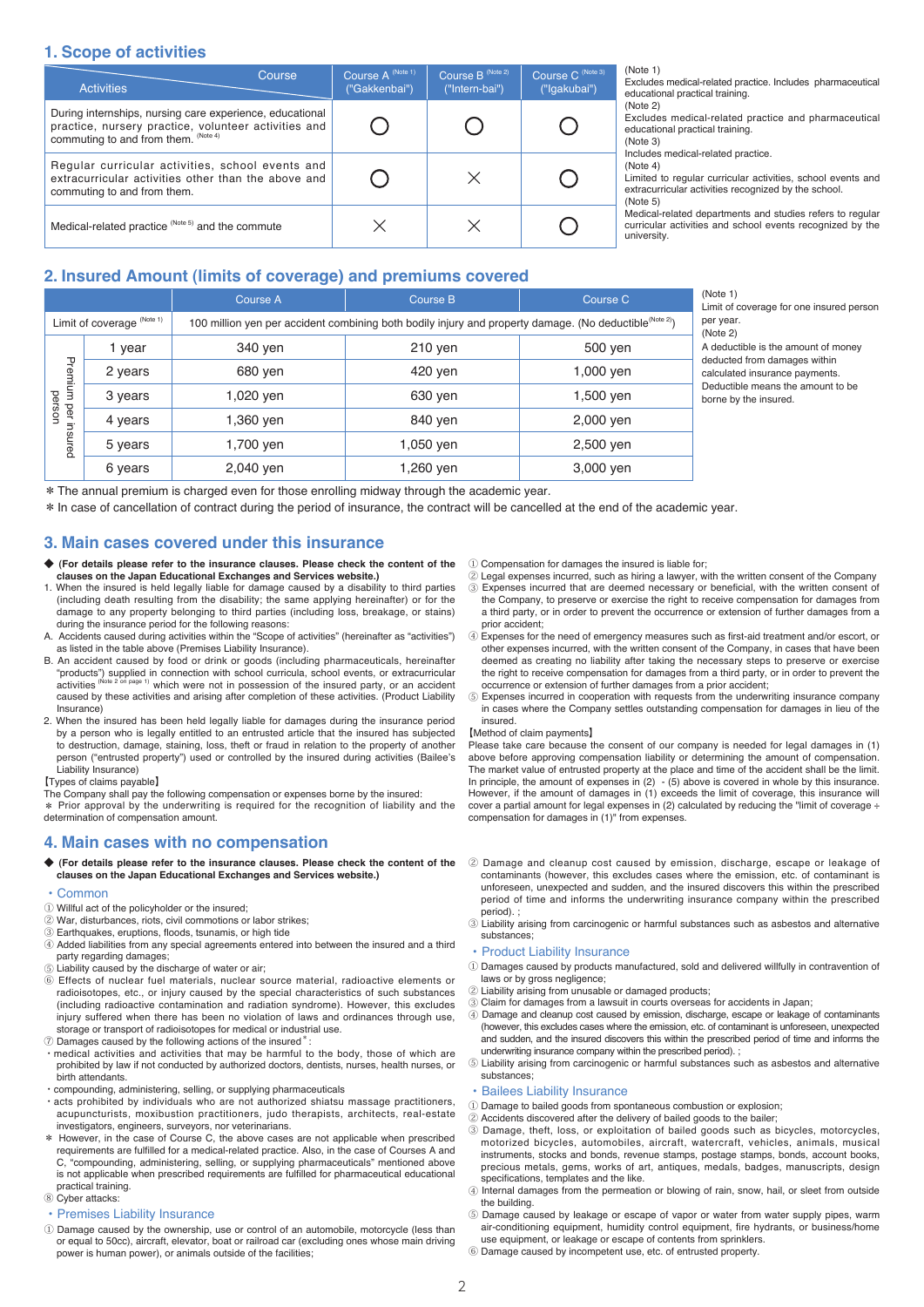## **5. Other**

## • Points of concern after enrollment

- After enrolling in this insurance, please inform the section in charge of your school (the students section, student support section, health center, etc.) without delay in the occurrence of any of the following:
	- Changing department, faculty, etc, being absence from school for 1 year or more in total during the period of insurance, changing the course you are enrolled in, and Withdrawing from school

## • Cases of concurrent insurance contracts

Insurance claims shall be paid in the following manner in cases where concurrent insurance contracts or mutual aid contracts exists, which duplicate in content with this insurance contract (hereinafter as "other insurance contracts").

- $\Omega$  In cases where insurance claims or mutual aid benefits have not been paid by other insurance contracts:
- The payment of claims shall be made in accordance with the enrollment details of this insurance contract, regardless of other insurance contracts, etc.
- ② In cases where insurance claims or mutual aid benefits have been paid by other insurance contracts:

The payment of claims shall be made in accordance with the enrollment details of this insurance contract with respect to the amount of damages after subtracting any insurance claims or mutual aid benefits paid by other insurance contracts.

## • Notes regarding double compensation coverage

In case there is an insurance policy (includes insurance policies excluding special policies and insurance underwriting companies) that has the same compensation policy, the compensation coverage might be redundant. When the compensation coverage is redundant, any accidents that are within the coverage can be paid for by either policy. However, there is a possibility that the policyholder only receives compensation from one company. Please check the difference and the maximum coverage in the compensation policy and consider the necessity for the policy.

### • Procedures in the event of an accident

When an insured event or an accident causing an insured event to happen, you must contact the school insurance counter of Tokio Marine & Nichido Fire Insurance and inform them the following information without delay.

- Your full name, age, and enrolled school - Date and time of accident - Location of accident - Full name and age of the injured party - Cause of accident - Degree of damage (injury, destruction, etc.)

Also, please inform the school section in charge (the students section, student support section, health center, etc.) in the occurrence of any accident, and state that you have reported details of the above to the underwriting insurance company.

Please note that a delay in giving the above notice may result in the reduction of claims payable, and the right to request claims is bound by the statute of limitations of three (3) years.

## • Out-of-court settlement services

Out-of-court settlement services are not available. This insurance does not offer a settlement negotiation services as an insurance company between the insured and parties who sustained an injury or damage. In the occurrence, therefore, of an accident liable under this insurance, be aware that you must conduct out-of-court negotiations directly with the injured party, upon advice from the department/section in charge at the underwriting insurance company. Moreover, please note that the admission of your liability or any agreement to the amount of damages given without approval from the underwriting insurance company may lead to the failure to receive the whole or part of the claim.

#### • On liens

In personal liability insurance the injured party in an insured event who has the right to request damages against the insured has a lien on the insured's right to request the underwriting insurance company to pay insurance claims (excluding the right concerning insurance claims for expenses). (Paragraph 1 of Article 22 of the Insurance Law). "A lien" means the victim's right to receive compensation for the victim's credits from out of benefits of insurance prior to all other creditors.

The insured may request the underwriting insurance company to pay claims to the extent of compensation made to victims or of the amount agreed by the injured party.

(paragraph 2 of Article 22 of the Insurance Law).

For the above reasons, the amount of insurance claims which the underwriting insurance company may pay upon request from the insured shall be limited to the cases of  $\odot$  to  $\odot$ mentioned below, with the exception of insurance claims for expenses.

① The insured has already settled compensation for damages to the injured party;

② The victim can confirm agreement given by the underwriting insurance company for the payment of insurance claims to the insured; or

③ Under instruction from the insured, the underwriting insurance company makes the payment of insurance claims directly to the injured party.

### • Handling of insolvency cases of an underwriting insurance company

In the event that the insurance company should become insolvent, there may be cases where the payment of claims, refunds, etc. is frozen for a certain period of time or where the amount of claims, refunds, etc. is reduced.

If, at the time of the insolvency of the underwriting insurance company, the policyholder is a private individual, a "small-scale corporation" (meaning Japanese corporations and foreign corporations (restricted to contracts entered by offices in Japan) of which the number of regular employees at the time of the insolvency does not exceed 20) or a condominium owner association, this insurance shall be under the jurisdiction of the Non-life Insurance Policyholders Protection Organization and claims, refunds, etc. shall, in principle, be covered up to 80% (or 100% in respect of claims arising from the insured incident occurring within 3 months of the suspension of payment by the insolvent insurance company) (Even in the event that the policyholder is not in a private individual contract, the above coverage shall apply to the insured individual(s) for the part of the contract which the individual(s) actually bear premiums.)

## • Handling of private information

Japan Educational Exchanges and Services (JEES), the policyholder of this insurance, will provide private information concerning the names, student numbers, payment dates, etc. of students enrolled in this insurance to the underwriting insurance companies in relation to this insurance. The underwriting insurance companies and their group companies will use such private information concerning this contract for the purposes of underwriting decisions, management and implementation of duties under this contract, provision of incidental services, information and provision of various other insurance and financial products and related services, conducting questionnaires, as well as in cases (1) to (6) mentioned below. The purposes of using particular confidential health and medical information (sensitive information) are restricted to the scope considered necessary for the appropriate operation of insurance business and the like, under the Insurance Business Law Enforcement Regulations. ① Private information in this contract shall be provided to entities to accomplish purposes

- of use deemed necessary. Entities include entrusted businesses (including insurance agencies), insurance brokers, medical institutions, entities related to insurance claims and payments, financial institutions, and the like.
- ② Private information shall be used in cooperation with other insurance companies and the General Insurance Association of Japan for the purpose of making decisions regarding insurance claim payments and other matters.
- ③ Private information shall be used in cooperation between the direct writing insurance company and group companies of the underwriting insurance company, as well as between the underwriting insurance company and affiliated companies for the purpose of providing and introducing products and services.
- ④ Private information shall be supplied to reinsurance companies for the purposes of entering, renewing and managing reinsurance contracts.
- ⑤ Private information shall be provided to secured parties for administrative procedures regarding the establishment, etc. of security rights of pledges, liens, etc., as well as the management, and exercise of such rights.
- ⑥ Insurance money claim information etc. (including past information) of those covered by insurance shall be provided to the policyholder and the student enrolled in this insurance to ensure stable operation of the contract (e.g., judgments of insurance underwriting relating to renewal contracts)

For details, please refer to the websites of Tokio Marine & Nichido Fire Insurance (www. tokiomarine-nichido.co.jp) and other underwriting insurance companies.

Private information will be included in a list of enrolled members prepared by their schools which JEES submits to Tokio Marine & Nichido. Should you find it difficult to agree to the above, you are requested to inform JEES immediately. (Agreement to the above is required to enroll in this insurance.)

## • Cancellation due to significant reasons

In any of the following cases, Tokio Marine & Nichido Fire Insurance may cancel enrollment. Note that in such cases, the company may not be able to pay the insurance money either in whole or in part.

- ・ The policyholder or insured caused damages or injury with the purpose of having Tokio Marine & Nichido Fire Insurance pay insurance money based on this policy.
- ・ The policyholder or insured is affiliated with organized crime or is deemed to be an otherwise antisocial force, etc.
- The insured engaged in fraudulent activity with respect to the claim for insurance money based on this policy.

• This "Guide" provides a summary explaining about Liability Insurance coupled with "Gakkensai" (Premises Liability Insurance/Product Liability Insurance/Bailees Liability Insurance). Full details are given in the insurance clauses, etc. mentioned on the JEES webpage. For questions and concerns, etc., please contact the school<br>section in charge (the students section, student suppor Enrollment of Liability Insurance coupled with 'Gakkensai'". If the applicant is someone other than the insured person, please explain the content of this "Guide" to the insured person.

• Liability Insurance coupled with "Gakkensai" is a contract of coinsurance entered into between Japan Educational Exchanges and Services and the following<br>insurance companies (TBD), Tokyo Marine & Nichido Fire Insurance C bears obligations under the contract, not jointly but separately, in accordance with its underwriting share determined at the time of acceptance. For details of the shares, please confirm with JEES.

Aioi Nissay Dowa Insurance Sompo Japan Insurance Tokio Marine Nichido (Lead insurance company) Mitsui Sumitomo Insurance

• "Liability Insurance Coupled With 'Gakkensai'" is a nickname given to the Premises Liability Insurance/Product Liability Insurance/Bailees Liability Insurance based on the Standard Provisions for Personal Liability Insurance, Coverage for Premises Owners (Management), Coverage for Products, Coverage for Bailees, Endorsement for Liability Insurance coupled with "Gakkensai", etc.

## 〈Policyholder〉

| Japan Educational Exchanges and Services                   |  | Student Insurance Division, Student Support Department |
|------------------------------------------------------------|--|--------------------------------------------------------|
| $\overline{\top}$ 153-8503 4-5-29 Komaba, Meguro-ku, Tokyo |  | TEL: 03-5454-5275 URL: http://www.jees.or.jp/          |

For details, please read the "Handbook for Enrollment of Liability Insurance coupled with 'Gakkensai'" on the JEES website. | JEES 付帯賠責 Search